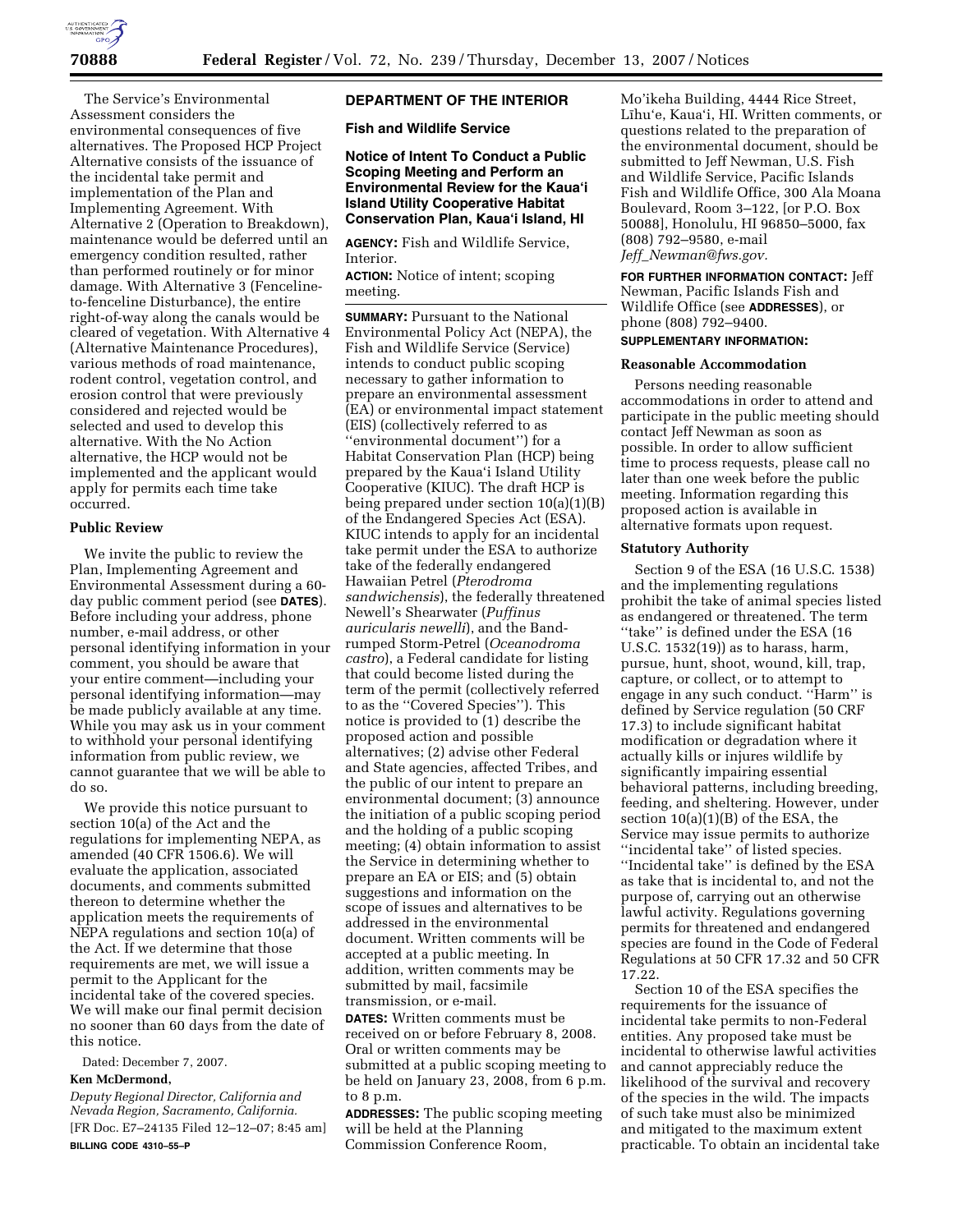permit, an applicant must prepare an HCP describing the impact that will likely result from the proposed taking, the measures for minimizing and mitigating the take, the funding available to implement such measures, alternatives to the taking, and the reason why such alternatives are not being implemented.

NEPA (42 U.S.C. 4321 *et seq.*) requires that Federal agencies conduct an environmental analysis of their proposed actions to determine if the actions may significantly affect the human environment. Under NEPA, a reasonable range of alternatives to the proposed action is developed and considered in the Service's environmental review. Alternatives considered for analysis in an environmental document may include: Variations in the scope of covered activities; variations in the location, amount, and type of conservation; variations in permit duration; or a combination of these elements. In addition, the environmental document will identify potentially significant direct, indirect, and cumulative impacts on biological resources, land use, air quality, water quality, water resources, socioeconomics, and other environmental issues that could occur with the implementation of the proposed action and alternatives. For potentially significant impacts, the environmental document may identify avoidance, minimization and mitigation measures to reduce these impacts, where feasible, to a level below significance.

#### **Background**

KIUC is a utility cooperative that generates and distributes electricity to the entire island of Kaua'i, Hawai'i. KIUC is developing a draft HCP in anticipation of applying for an incidental take permit. The proposed HCP will address the incidental take of three Covered Species associated with the operation and maintenance of KIUC's existing and anticipated facilities over a period of 50 years.

The three Covered Species are seabird species that breed on Kaua'i and feed on the open ocean. Each of the covered species spends a large part of the year at sea. Adults generally return to their colonial nesting grounds in the interior mountains of Kaua'i beginning in March and April, and depart beginning in September. Fledglings (i.e., young birds learning how to fly) fly from the nesting colony to the sea in the fall. Both adults and fledglings are known to occasionally collide with tall buildings, towers, powerlines, and other structures while flying at night between their

nesting colonies and at-sea foraging areas. These birds, and particularly fledglings, are also attracted to bright lights. Disoriented birds are commonly observed circling repeatedly around exterior light sources until they fall exhausted to the ground or collide with structures.

To address the issue that existing facilities currently impact the Covered Species, the Service and KIUC entered into a Memorandum of Agreement (MOA) in November 2002, and again in January 2005. Under the MOAs KIUC agreed to implement certain defined interim conservation measures (ICMs) to reduce the impacts of its facilities on seabirds while more long-term conservation actions are being developed in a HCP. Examples of ICMs implemented to date include: Shielding streetlights on KIUC power poles to minimize lighting disorientation of seabirds; and funding, enhancing and taking the lead on implementing the state's ''Save Our Shearwaters'' (SOS) program to rescue downed fledglings.

#### **Proposed Plan**

Since November 2002, KIUC has been working with the Service to develop a draft HCP, and also to simultaneously implement certain interim conservation measures to benefit the Covered Species. (Because the Covered Species are also subject to protection under the State of Hawai'i's own endangered species law, KIUC has also coordinated with the State's Department of Land and Natural Resources concerning the proposed HCP and the requirements for obtaining an incidental take license under state law.) Pursuant to NEPA, the Service conducted a public scoping meeting on the proposed HCP on September 16, 2004. Several comments received during that initial scoping period requested that additional information be made available regarding the proposed HCP, and that a second scoping meeting be convened after such additional information was provided. Since that time, KIUC has made progress in developing the draft HCP, based in part on consultations with the Service and the Hawai'i Department of Land and Natural Resources. As a result, the Service is now able to provide additional information about the likely scope and contents of the proposed HCP, and has determined that it is appropriate to conduct an additional round of public scoping under NEPA at this time.

The proposed HCP would cover KIUC activities within all areas on Kaua'i where its facilities (e.g., generating stations, power lines, utility poles, lights) are located. These activities

include the continuing operation, maintenance, and repair of these and other existing facilities, and the construction, operation, maintenance and repair of certain new facilities, during the term of the incidental take permit.

The proposed HCP will describe the impacts of take associated with those activities on the Covered Species, and will propose a program to minimize and mitigate these impacts of that take on each of the Covered Species. Minimization measures in the proposed HCP may include: (i) Shielding KIUC's streetlights and facility lighting; (ii) installing bird diverter devices on certain power lines; (iii) developing and implementing lighting and power line performance standards; and (iv) implementing design modifications that minimize or eliminate the risk of seabird collisions (e.g., installing power lines below seabird flight altitudes, modifying power line arrays, or installing bird diverter devices). Mitigation measures may include implementation of an expanded SOS program—a program begun by the State of Hawai'i in the late 1970's to retrieve, evaluate, rehabilitate and release back to the wild downed seabirds during the fall fledging season. KIUC's proposed mitigation program may also include: breeding colony management actions aimed at reducing predation by invasive mammalian species; public education and outreach designed to reduce actions that contribute to bird downings; and additional scientific research.

#### **Environmental Review**

The Service will prepare an environmental document to analyze the environmental impacts associated with the potential issuance of the requested incidental take permit, and the associated implementation by KIUC of the HCP. A private contractor, Planning Solutions, Inc., will help to prepare the environmental document. The Service will supervise and be responsible for directing the consultant's work and for the scope and content of the document.

The environmental document will consider the proposed action and a reasonable range of alternatives. The Service currently anticipates that the alternatives may consist of the following: (1) A ''no action'' alternative, in which the requested incidental take permit would not be issued and the conservation program in the proposed HCP would not be implemented. However, this action is not considered to be viable because a permit for incidental take of the Covered Species is needed; (2) an ''under-grounding'' alternative in which some of KIUC's